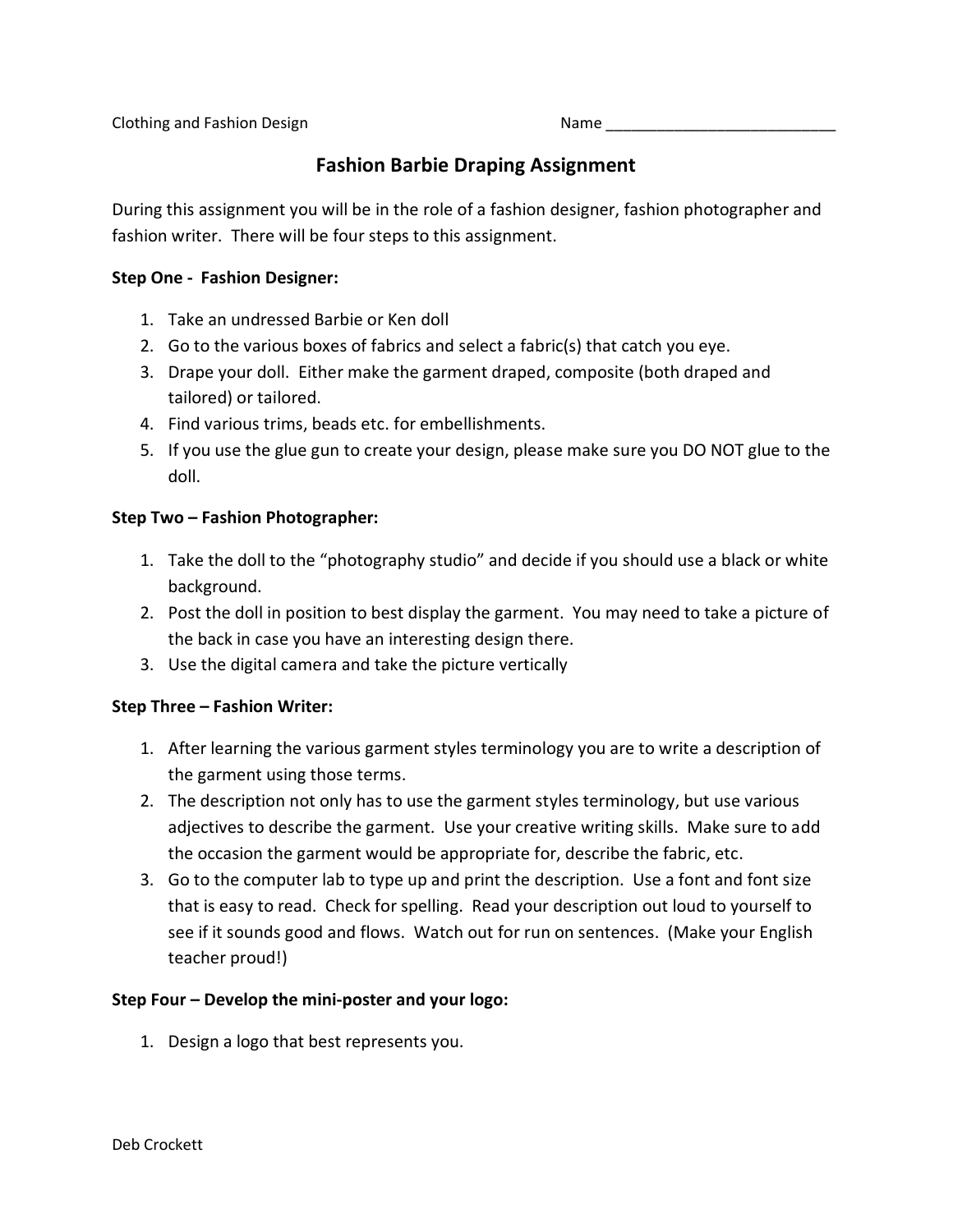- 2. Take a half piece of construction paper for the background. Please select colors that best coordinate/match your garment colors. If you have a black/white design select an accented neutral color scheme.
- 3. Make sure you back the logo, picture, and description with a coordinating color.
- 4. Layout the design on the large piece of construction and then glue in place.
- 5. Put you name on the back and turn in with the scoresheet.

Name \_\_\_\_\_\_\_\_\_\_\_\_\_\_\_\_\_\_\_\_\_\_\_\_

| <b>Critera</b>                                                                                                            | <b>Points Possibe</b> | <b>Points earned</b> |
|---------------------------------------------------------------------------------------------------------------------------|-----------------------|----------------------|
| <b>Draping of Barbie - creative</b><br>draping of fabric to design a<br>garment                                           | 10                    |                      |
| <b>Description - describes the</b><br>garment using correct<br>terminology, correct spelling,<br>creative writing used    | 10                    |                      |
| $\textsf{Logo}-\textsf{represents}$ the designer<br>and creative                                                          | 10                    |                      |
| Mini-Poster - description and<br>picture are mounted, color<br>coordinates with garment, neatly<br>attached to background | 20                    |                      |
| <b>Total</b>                                                                                                              | 50                    |                      |

## **Fashion Barbie Rubric**

### **See examples below:**